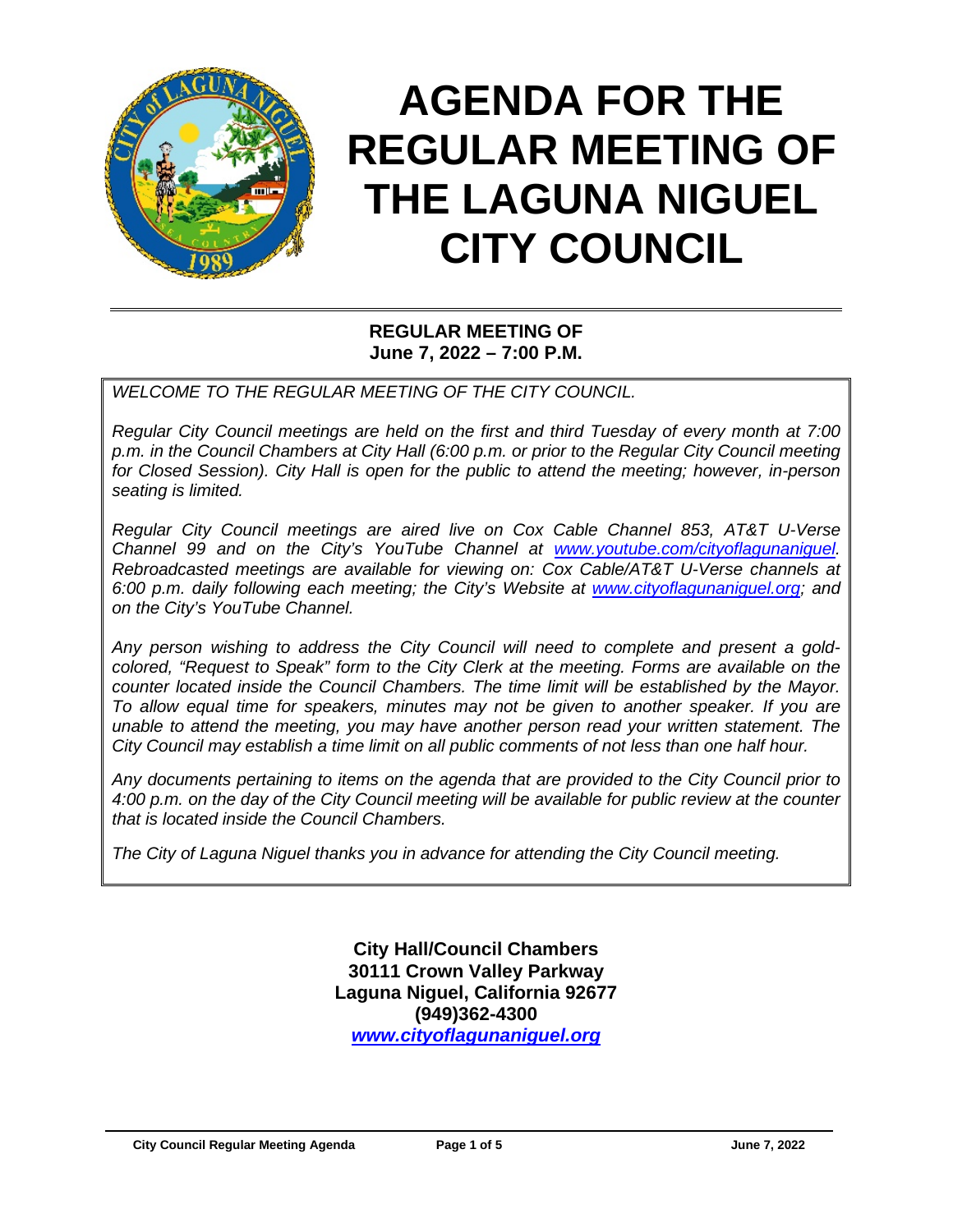# **CALL TO ORDER AND ROLL CALL – 7:00 p.m.**

**INVOCATION –** Pastor Jim Szeyller, Laguna Niguel Presbyterian Church

**PLEDGE OF ALLEGIANCE –** Cadet Scout Troop 6479 and Ambassador Scout Troop 2476

## **PRESENTATIONS**

- **1. Recognition of Eagle Scout Alejandro Turnbull for Bike Project**
- **2. Proclamation Declaring World Elder Abuse Awareness Day**

**CLOSED SESSION REPORT –** City Attorney Ennis

#### **PUBLIC COMMENTS**

## **CONSENT CALENDAR**

**1. Warrants [of June 7, 2022](https://www.cityoflagunaniguel.org/DocumentCenter/View/22825/20220607_01_Warrant)**

## *Recommendation*

Approve as written or amended.

**2. [Payroll Summary Register](https://www.cityoflagunaniguel.org/DocumentCenter/View/22826/20220607_02_Payroll)**

## *Recommendation*

Approve as written or amended.

**3. [Investment Report as of April 30, 2022](https://www.cityoflagunaniguel.org/DocumentCenter/View/22827/20220607_03_Investment)**

#### *Recommendation*

Approve as written or amended.

**4. [Minutes of the Special City Council Meeting on May 10, 2022, and the](https://www.cityoflagunaniguel.org/DocumentCenter/View/22828/20220607_04_Minutes)  [Regular City Council Meeting](https://www.cityoflagunaniguel.org/DocumentCenter/View/22828/20220607_04_Minutes) on May 17, 2022**

#### *Recommendation*

Approve as written or amended.

**5. [Second Reading and Adoption](https://www.cityoflagunaniguel.org/DocumentCenter/View/22829/20220607_05_Ord2022-215) of Ordinance No. 2022-215, Amending the [Animal Control, Welfare, and License](https://www.cityoflagunaniguel.org/DocumentCenter/View/22829/20220607_05_Ord2022-215) Provisions of the Laguna Niguel [Municipal Code](https://www.cityoflagunaniguel.org/DocumentCenter/View/22829/20220607_05_Ord2022-215)**

**City Council Regular Meeting Agenda Page 2 of 5 June 7, 2022**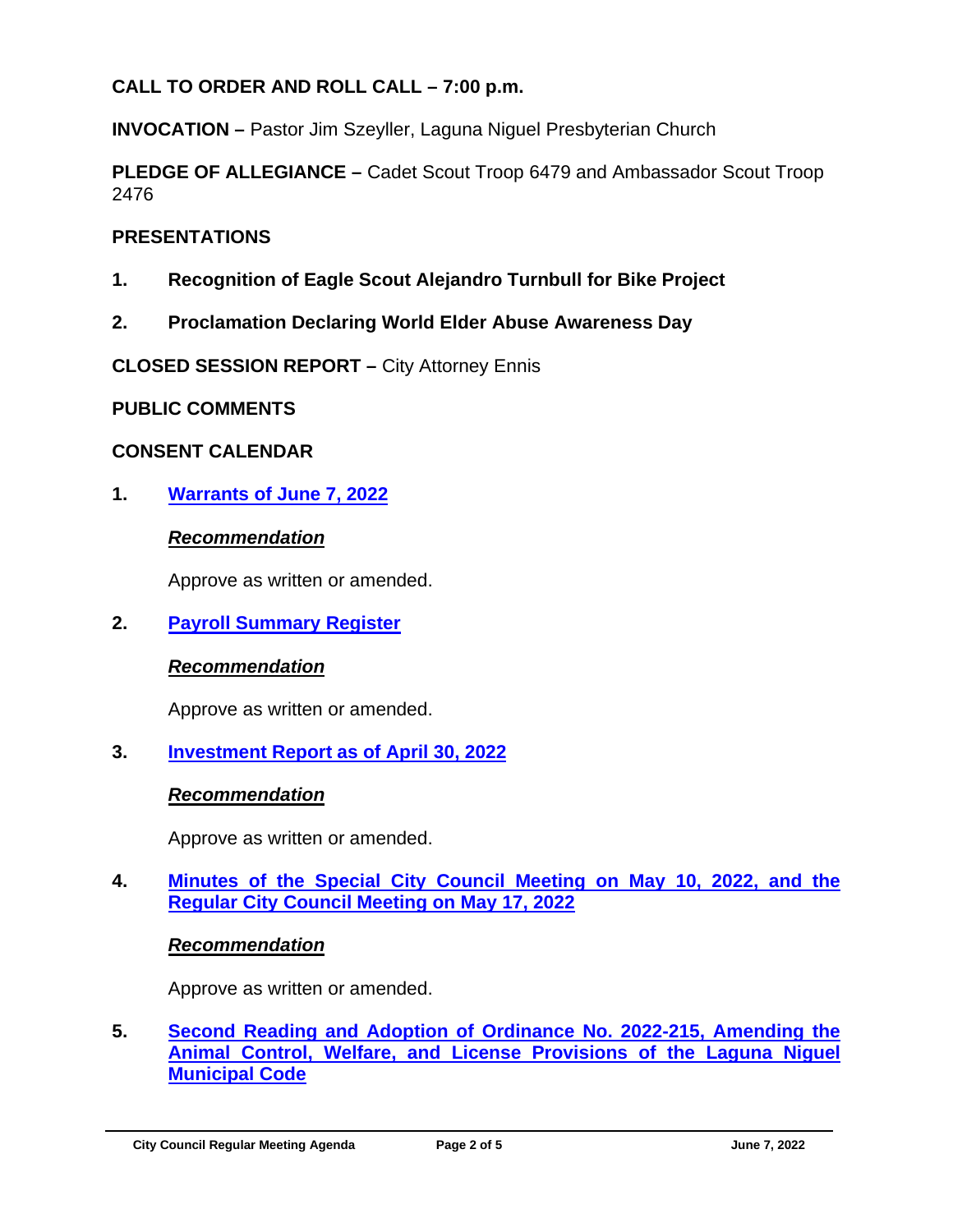#### *Recommendation*

Staff recommends that the City Council conduct second reading, by title only, and adopt Ordinance No. 2022-215:

#### ORDINANCE NO. 2022-215

AN ORDINANCE OF THE CITY OF LAGUNA NIGUEL, CALIFORNIA, AMENDING DIVISION 1 AND ADDING NEW DIVISIONS 2 AND 3 TO TITLE 10 (ANIMALS), AND AMENDING DIVISIONS 1, 2, AND 3 OF TITLE 5 (BUSINESS AND SPECIAL LICENSES; BUSINESS REGULATIONS), TO CONSOLIDATE ALL REGULATIONS RELATING TO ANIMAL SERVICES, ANIMAL CONTROL AND ANIMAL BUSINESSES INTO TITLE 10 OF THE LAGUNA NIGUEL MUNICIPAL CODE, AND MAKING A DETERMINATION OF EXEMPTION UNDER CEQA IN CONNECTION THEREWITH

## **6. [Approval of Fiscal Year 2022-2023 Law](https://www.cityoflagunaniguel.org/DocumentCenter/View/22830/20220607_06_LawEnforcementServices) Enforcement Services Agreement [with the County of Orange](https://www.cityoflagunaniguel.org/DocumentCenter/View/22830/20220607_06_LawEnforcementServices)**

#### *Recommendation*

Staff recommends that the City Council:

- 1. Approve the Fiscal Year 2022-2023 Law Enforcement Services Agreement with the County of Orange; and,
- 2. Authorize the City Manager to execute the Agreement and future Amendments to the Agreement, subject to the City Attorney making nonsubstantive changes.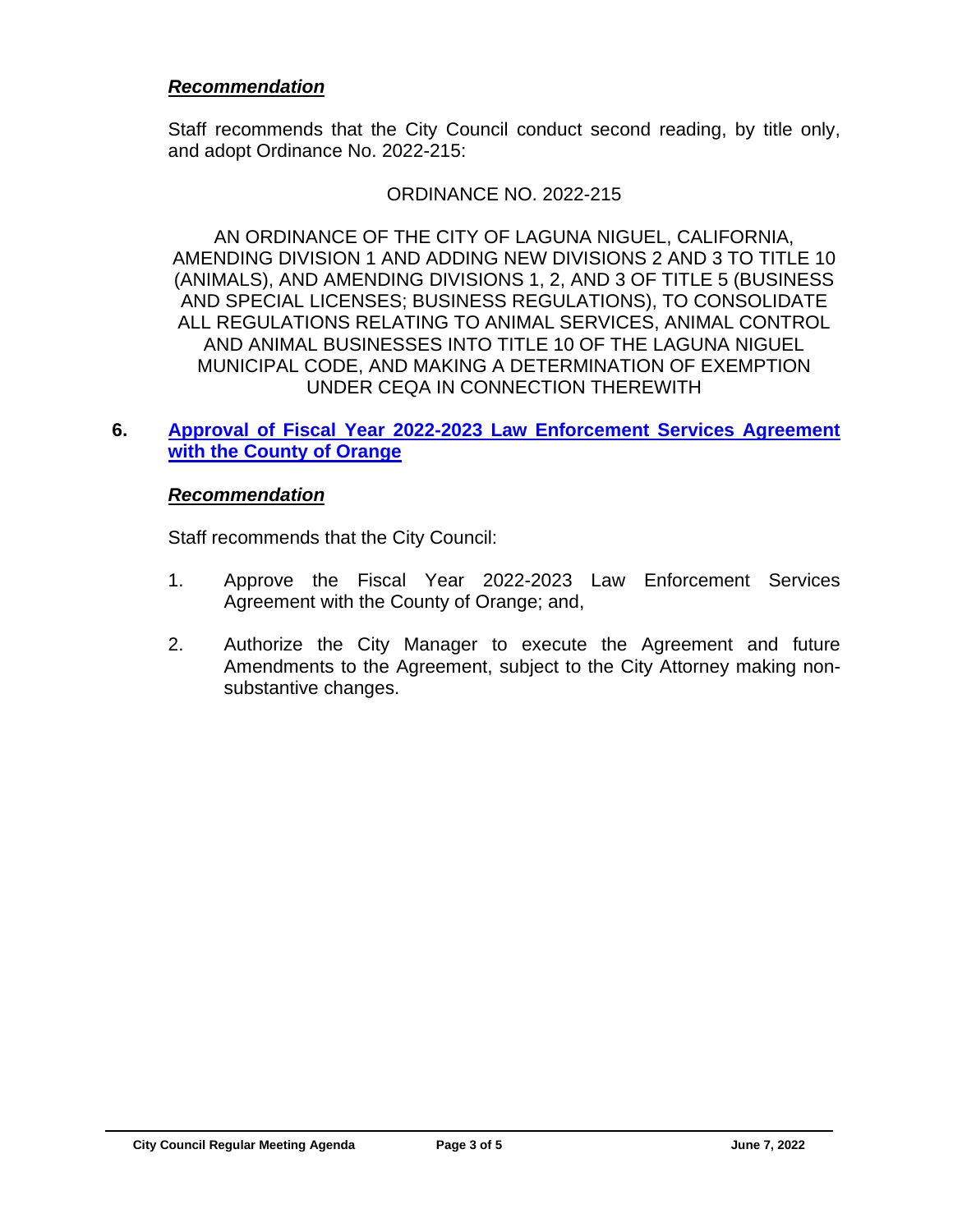#### **PUBLIC HEARING**

**1. [Adoption of Fiscal Year 2022/2023 Operating and Capital Budget, and](https://www.cityoflagunaniguel.org/DocumentCenter/View/22831/20220607_PH1_Budget)  [Approval of Fee for Usage of Credit and Debit Cards](https://www.cityoflagunaniguel.org/DocumentCenter/View/22831/20220607_PH1_Budget)**

#### *Recommendation*

Staff recommends that the City Council:

- 1. Adopt Resolution 2022-1390, Approving the City Operating and Capital Improvement Program for the Fiscal Year 2022-2023;
- 2. Adopt Resolution 2022-1391, Amending Portions of Resolution No. 2021- 1365 to Add the Salary Range for the New Classification of Planning Technician and Amending Resolution 2021-1366 to Add the Salary Range for the Existing Unfunded Classification of Human Resources Manager;
- 3. Adopt Resolution 2022-1392, Establishing the Appropriation Limit (Gann Limit) for the City of Laguna Niguel for the Fiscal Year 2022-2023; and
- 4. Hold a Public Hearing, and adopt Resolution 2022-1389, Approving a fee for usage of credit cards and debit cards in conjunction with payments to the City, and making a finding of exemption under CEQA in connection therewith.

#### **OTHER BUSINESS/COUNCIL REPORTS**

- **1. Council Reports**
- **2. City Manager/Department Reports**

#### **ADJOURNMENT**